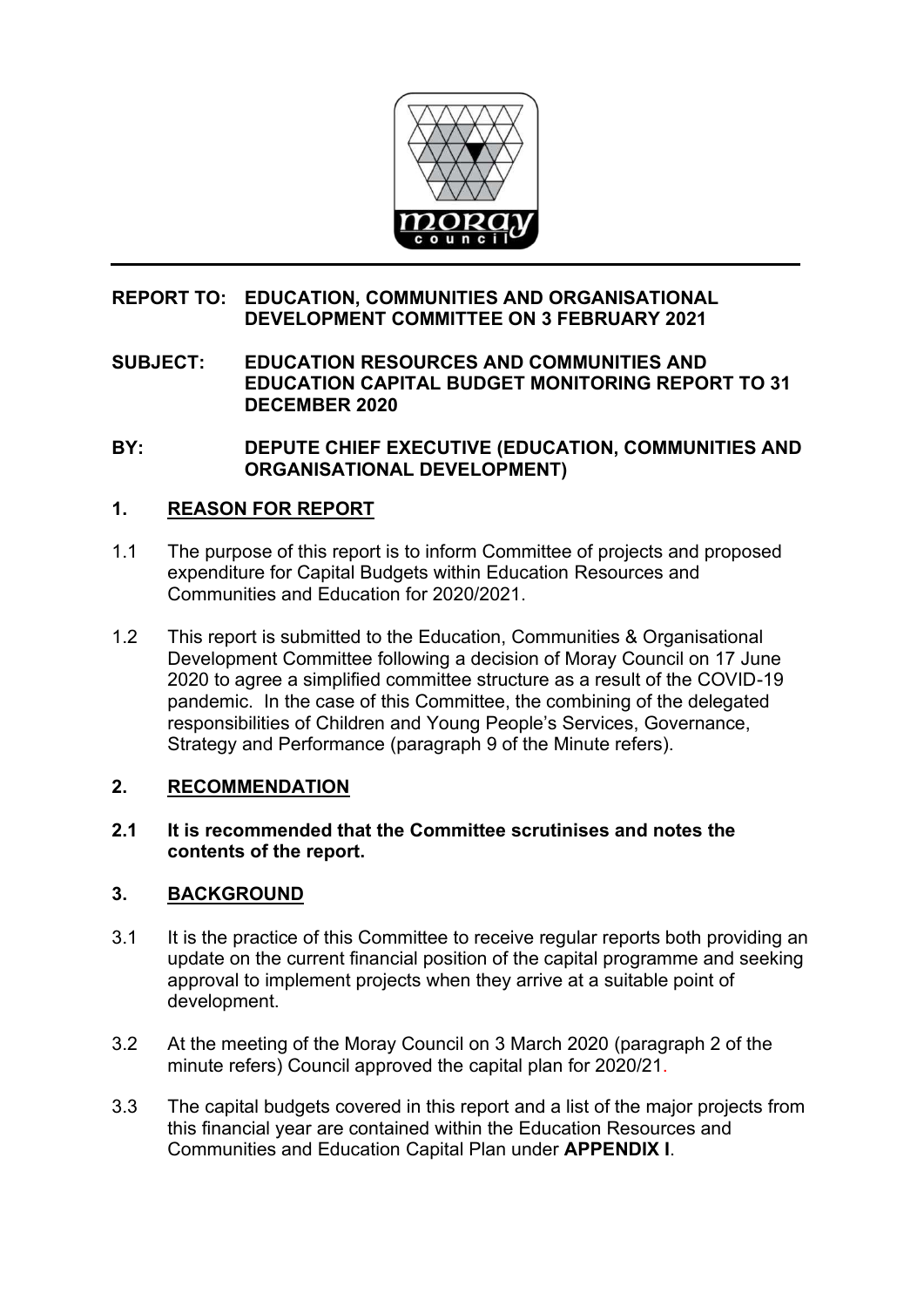# **4. BUDGET FOR 2020/21**

4.1 The total approved Capital Budget for Education Resources and Communities and Education for financial year 2020/21 is as follows:-

|                             | 20/21<br>£000 |
|-----------------------------|---------------|
| Land & Buildings            | 20,766        |
| Vehicles, Plant & Equipment | 99            |
| Totals                      | 20,865        |

4.2 Actual expenditure up to 31 December 2020 including carry forwards from 2019/20 is £14.066m.

# **5. MAJOR PROJECTS**

Schools Essential Maintenance Programme:

- 5.1 The schools maintenance programme for 2020/21 was agreed and well progressed in discussion with the appointed Contractor when the COVID-19 crisis commenced in March. Senior Management made the decision to suspend all internal works in schools for the summer of 2020, particularly when critical preparations for the safe return of pupils in August was considered highest priority. The Contractor had placed orders for materials when lock down commenced. Payment was made for this, with all other works postponed until summer 2021.
- 5.2 Housing and Property Services have commenced preparations to substitute essential maintenance projects to external building fabric repairs that can be carried out safely during school term time, to utilise budget capacity in 2020/21 and these will continue into 2021/22.
- 5.3 At the meeting of this Committee on 25 November 2020 (paragraph 27 of the draft minute refers) additional external building fabric projects approved based on current condition and maintenance assessments were:
	- Hythehill Primary School new external render
	- East End Primary School new windows and external render
	- Milnes High School replacement flat and pitched roofing

• Pilmuir Primary School – replacement flat and pitched roofing Negotiations with the appointed Essential Maintenance Programme Contractor have commenced and indicative budget estimates are noted on **APPENDIX II**.

- 5.4 Current projections indicate a spend of £0.697m for 2020/2021 including the additional approved building fabric projects. This reflects delays due to the second COVID lockdown.
- 5.5 A programme of planned works for the Learning Estate has been developed for 2021/22. The programme will consist of the postponed internal works from this year and the external building fabric projects in paragraph 5.3. These works would be phased in such a way that the programme could adapt quickly if further COVID-19 restrictions were put in place that affected the schools or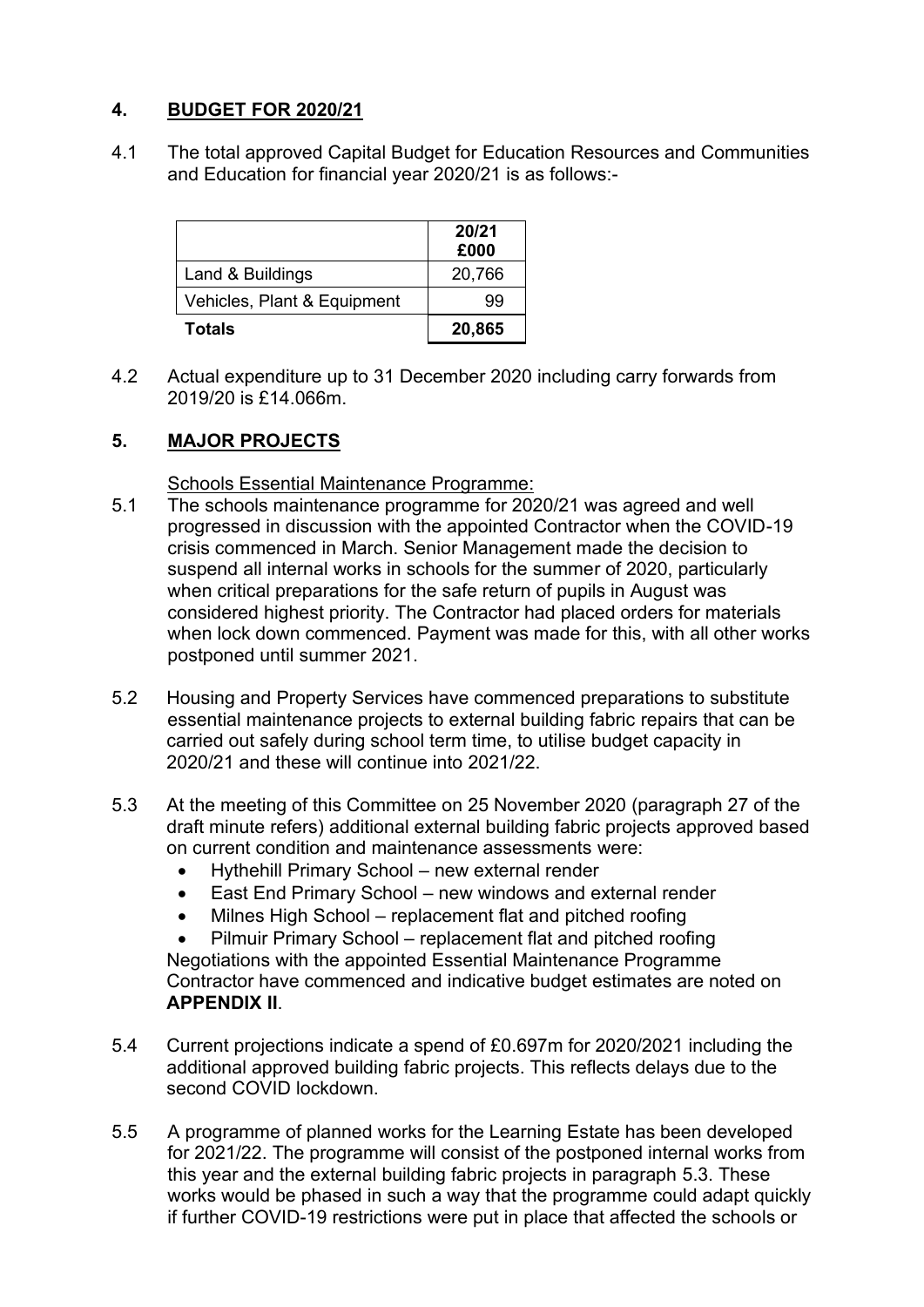the construction industry either locally or nationally. **APPENDIX II** sets out these works in more detail.

# **6. NEW BUILD (SCHOOLS)**

Lossiemouth High Replacement Project:

- 6.1 The project has been delayed and reprogrammed following the impact of the COVID-19 government restrictions. Phase one of the project has been delayed by 26 weeks and the revised completion date for this phase is 12 February 2021. The school will move into the new building during the Easter holidays and it will be occupied from 12 April 2021. The second phase of work will then begin with a completion date of 21 March 2022, a delay of 32 weeks.
- 6.2 The contract entitles the contractor to costs due to the delays experienced following the COVID-19 government restrictions. These costs are currently being negotiated between the Council and hub North Scotland. The costs will be substantial, however remain commercially sensitive until agreement is reached. Once agreement is reached, these figures will be reported to Committee and will be shown in a separate line within the Capital Plan.
- 6.3 The Scottish Government (SG) are funding two thirds of the project and have been approached by the Council to contribute to the additional COVID-19 costs. The Scottish Government have requested that agreement is reached with hub North Scotland before they will fully consider the request. Negotiations are at an advanced stage with only a small number of areas to be agreed.
- 6.4 The phase one works are almost complete, telephone lines were due to be installed on 19 January 2021. The telephone lines are being installed by Openreach and are on the critical path for the planned completion date and any delay will impact the handover. Officers have contacted Openreach to ensure they are aware of the importance of adhering to installation dates. At the point of submitting this report, this work has not commenced. A delayed handover at this stage will not immediately impact the decant of the school which is planned in the Easter holidays. Officers have escalated the matter with Openreach and continue to monitor the situation.
- 6.5 Staff visits from the current school have been put on hold because of the restrictions on site due to COVID-19. However, a fly through video has been produced and posted on YouTube and is available for the public, members and staff to show progress and familiarise themselves with the building.

#### Linkwood Primary School:

- 6.6 The handover date of 18 November 2020 was not achieved and was verbally reported to this Committee on 25 November 2020. A briefing was also provided to the Transforming Learning Board on 18 January. Handover was delayed because Officers were not satisfied with the water safety within the building. Following additional testing and the receipt of the appropriate certification, the building was handed over to the Council on 8 December 2020. Arrangements for the decant of the existing school took place on 12 January 2021 and the school became operational on 14 January 2021.
- 6.7 The delayed handover impacted moving arrangements for pupils, parents and staff as well as the reputational damage to the Council. A review has been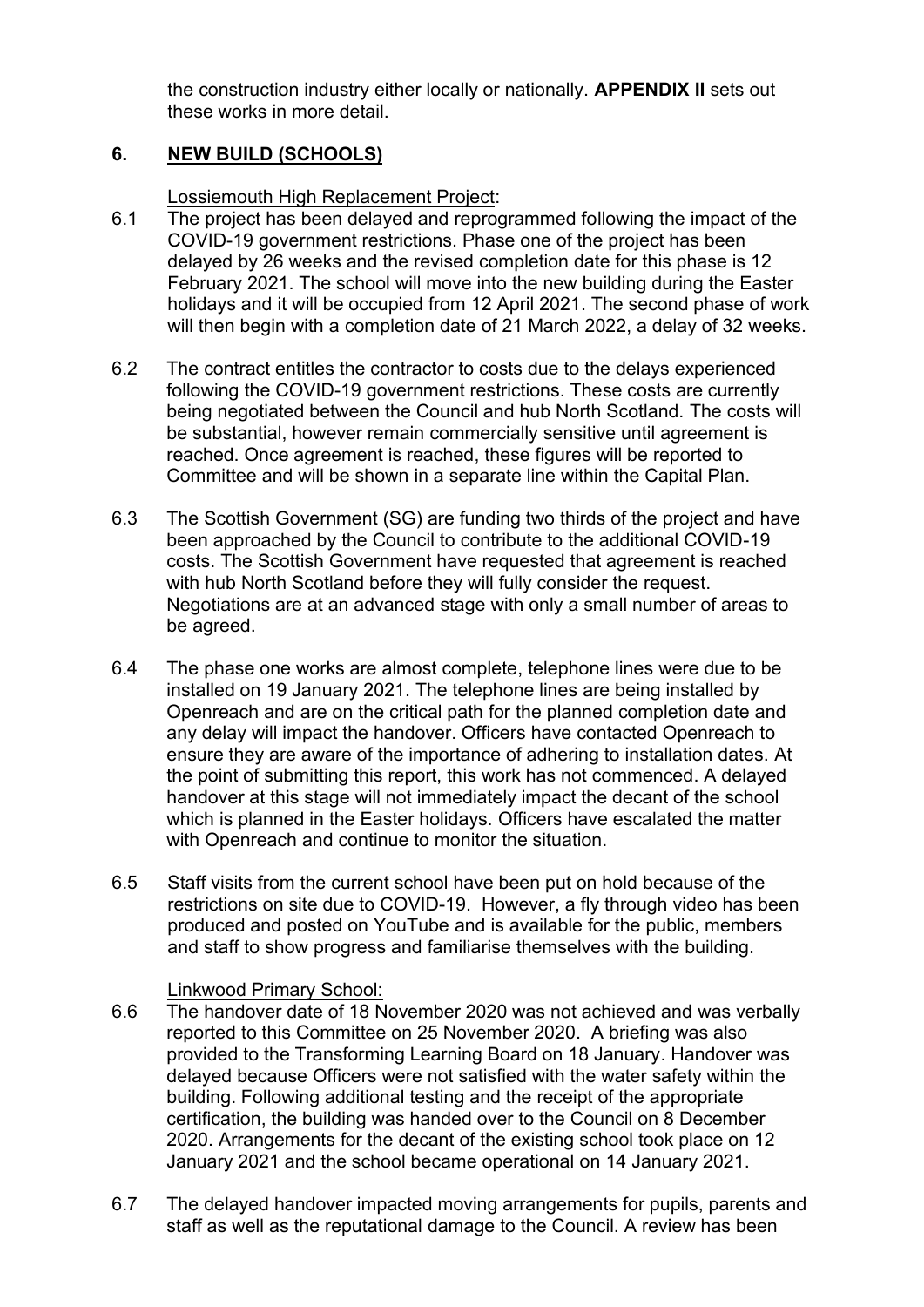carried out to establish if officers could have been aware of this potential issue at an earlier date.

- 6.8 Officers are currently establishing any costs incurred due to the delayed handover in order that these are recovered from hub North Scotland. Meetings are ongoing to ensure that the handover of Lossiemouth High School is not impacted by similar issues.
- 6.9 The contract entitles the contractor to costs due to the delays experienced following the COVID-19 government restrictions. These costs are currently being negotiated between the Council and hub North Scotland. The costs will be substantial, however, remain commercially sensitive until agreement is reached. Once agreement is reached, these figures will be reported to Committee and will be shown in a separate line within the Capital Plan.
- 6.10 The Scottish Government (SG) are not funding the project, but they have been approached by the Council to contribute to the additional COVID-19 costs. The Scottish Government have requested that agreement be reached with hub North Scotland before they will fully consider the request. Negotiations are at an advanced stage with only a small number of areas to be agreed.

#### Findrassie Primary School

6.11 At the special meeting of the Moray Council on 9 October 2020 (paragraph 4 of the minute refers) Council approved that a new Primary School at Findrassie would be the priority project submitted to the Scottish Government Learning Directorate for funding through the Learning Investment Programme (LEIP). On 18 December 2020, the Scottish Government announced that Findrassie Primary school was one of 25 projects, which had been awarded LEIP funding. Preparations are underway to begin consultation on the project within the Elgin Academy ASG.

# **7. EARLY LEARNING CHILDCARE EXPANSION**

- 7.1 The Early Learning Childcare (ELC) Capital Programme includes 4 new build nurseries and 7 refurbishments. Projects are now complete at:
	- Lady Cathcart, Buckie:
	- Lhanbryde Primary;
	- Burghead Primary;
	- New Elgin Primary;
	- Cullen Nursery; and
	- Mortlach Primary, Dufftown

**Pilmuir Nursery**<br>7.2 The new nursery The new nursery building is complete and has been operating from August 2020 with the refurbishment element progressing to a revised completion date of 29 January 2021.

#### **Keith Nurserv**

7.3 Work started on site for the new build nursery on 31 August 2020 and is programmed to complete 9 July 2021.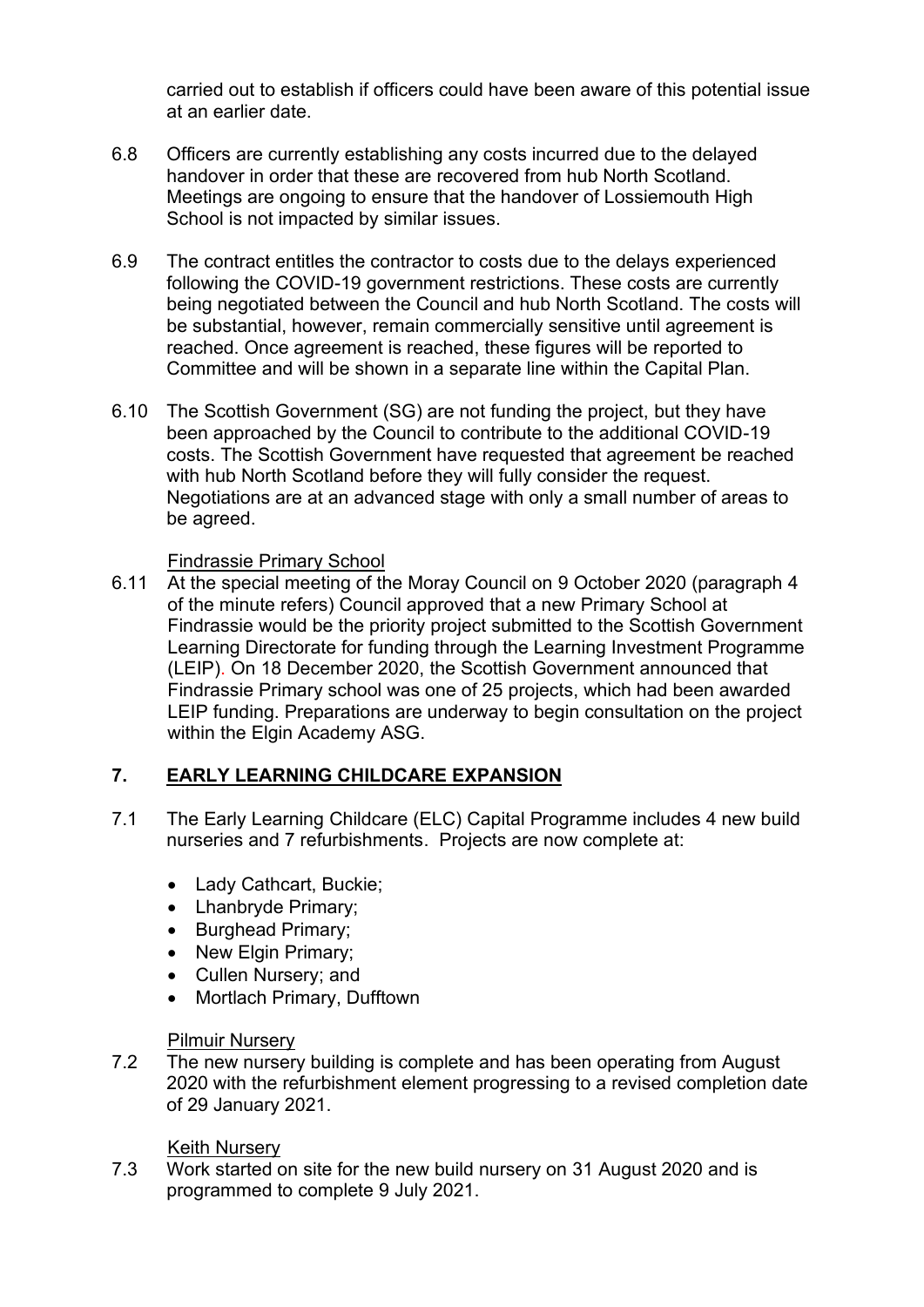**Mosstodloch Primary School Nursery**<br>7.4 Lavout plans have been agreed and th Layout plans have been agreed and the project is currently being tendered with an anticipated start on site in February 2021. This is a refurbishment project within the school building and the start date will be reviewed depending on the COVID-19 government restrictions and guidance in place.

# Aberlour Primary School Nursery<br>7.5 Lavout plans have been agreed a

Layout plans have been agreed and a Planning Application has been submitted. Listed Building consent has been received. Tender documentation is being prepared and negotiations with the contractor are underway. To carry out the full refurbishment and extension the Council and private nursery require decant accommodation within Aberlour. An options appraisal for the decant accommodation is currently being undertaken with a site adjacent to the Primary School identified for the Council nursery and a site adjacent to the High School identified for the private nursery.

# **8 LEISURE AND LIBRARIES**

# Gladstone Integration Project

8.1 This project is nearing completion. The database system has been integrated from the customer perspective with background configuration work currently being finalised.

<u>Moray Leisure Centre Fabric Condition Survey</u><br>8.2 A condition survey has been completed to estal A condition survey has been completed to establish the condition of the fabric of the Leisure Centre building. This was deemed appropriate given that the Council owns the building and there is a need to identify future maintenance commitments and potential costs.

# 8.3 Milnes Fitness Suite Upgrade Equipment

New fitness room equipment has now been ordered for the fitness suite at Fochabers and is awaiting delivery and installation.

# **9 SUMMARY OF IMPLICATIONS**

**(a) Corporate Plan and 10 Year Plan (Local Outcomes Improvement Plan (LOIP)).** 

This report supports the Council's corporate working principles of efficiency, effectiveness and economy.

# **(b) Policy and Legal**

Future programmes of work funded from the Capital Programme will require policy decisions to help inform how schools' projects will be prioritised and in the case of refurbishments, to what standard.

# **(c) Financial Implications**

The approved capital budget for 2020/21 is £3.2m. This report provides updates on all key areas of spend.

# **(d) Risk Implications**

The school estate (excluding new build) continues to deteriorate. The level of investment that the Council is able to afford is insufficient to maintain all schools to B/B standard. The risk of building failures, temporary closures and/or health and safety risks continue to be an